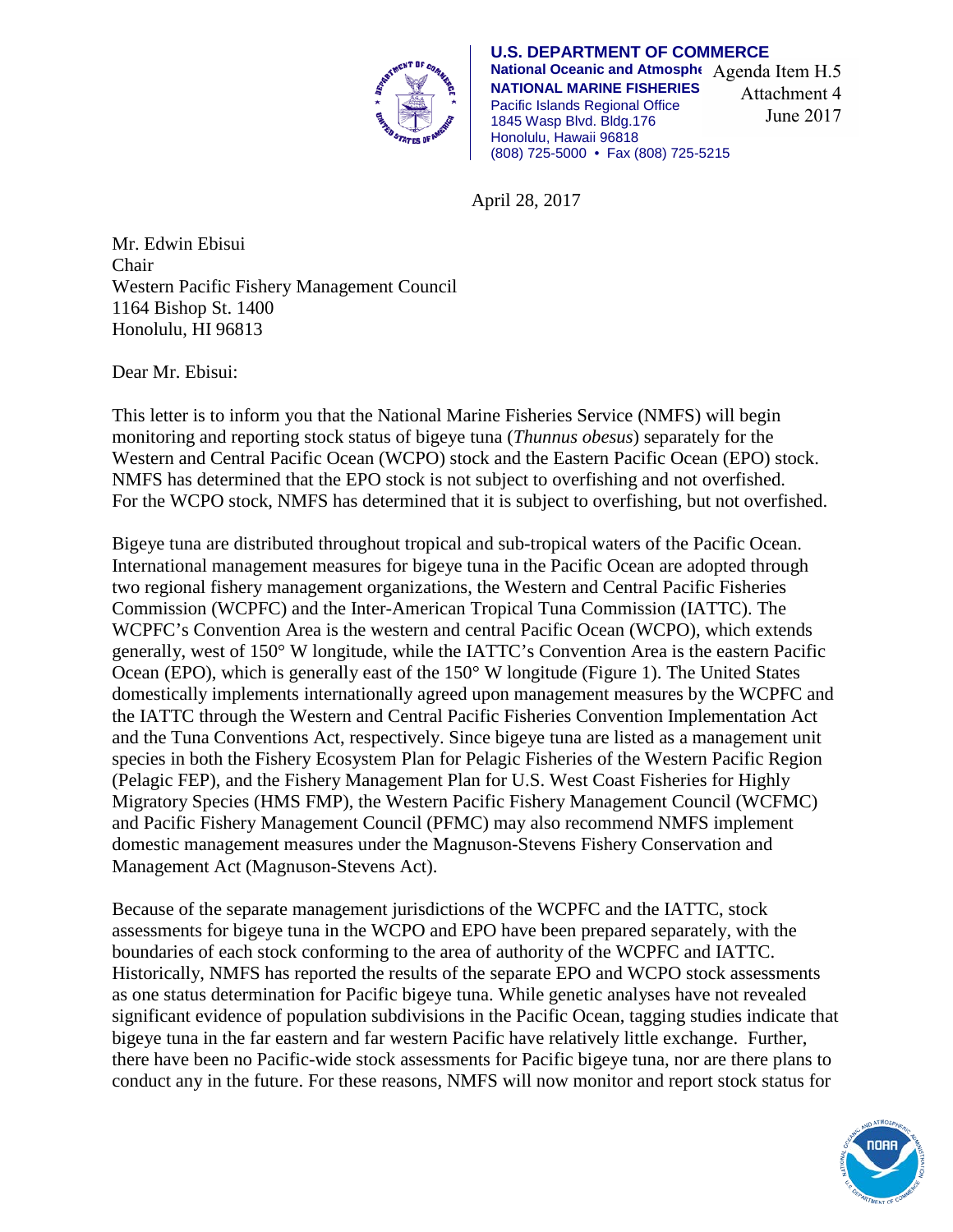bigeye tuna in the Pacific Ocean separately for the EPO and WCPO stocks, consistent with the way the stocks are assessed and managed.



**Figure 1. Convention Areas of the WCPFC (red) and IATTC (green), and boundaries for WCPO (blue) and EPO (green) bigeye tuna stocks.**

The Pelagic FEP and the HMS FMP include criteria for overfishing and overfished status determinations. Under both plans, overfishing occurs when the fishing mortality rate (F) for one or more years is greater than the maximum fishing mortality threshold (MFMT), which is the fishing mortality rate that produces MSY ( $F_{MSY}$ ). In other words, EPO and WCPO bigeye tuna are subject to overfishing when  $F/F_{MSY} > 1.0$ . Under both plans, a stock is considered overfished when its biomass (B) (or when available, spawning stock biomass, SSB) has declined below the minimum stock size threshold (MSST), the biomass level which jeopardizes the capacity of the stock to produce MSY on a continuing basis ( $B_{MSY}$ ). For these stocks, MSST =  $cB$ MSY where  $c$  is the difference of 1 minus the natural mortality rate (M) or 0.5, whichever is greater. Based on a M of 0.4 for EPO and WCPO bigeye tuna,  $B_{MST} = 0.6 * B_{MSY}$ . In other words, EPO and WCPO bigeye tuna are overfished when  $B/B_{MSY}$  < 0.6. Although the IATTC and WCPFC may establish different thresholds to determine the overfished status for stocks under their respective jurisdictions, NMFS relies on domestic criteria contained in the Pelagic FEP and HMS FMP above for making stock status determinations.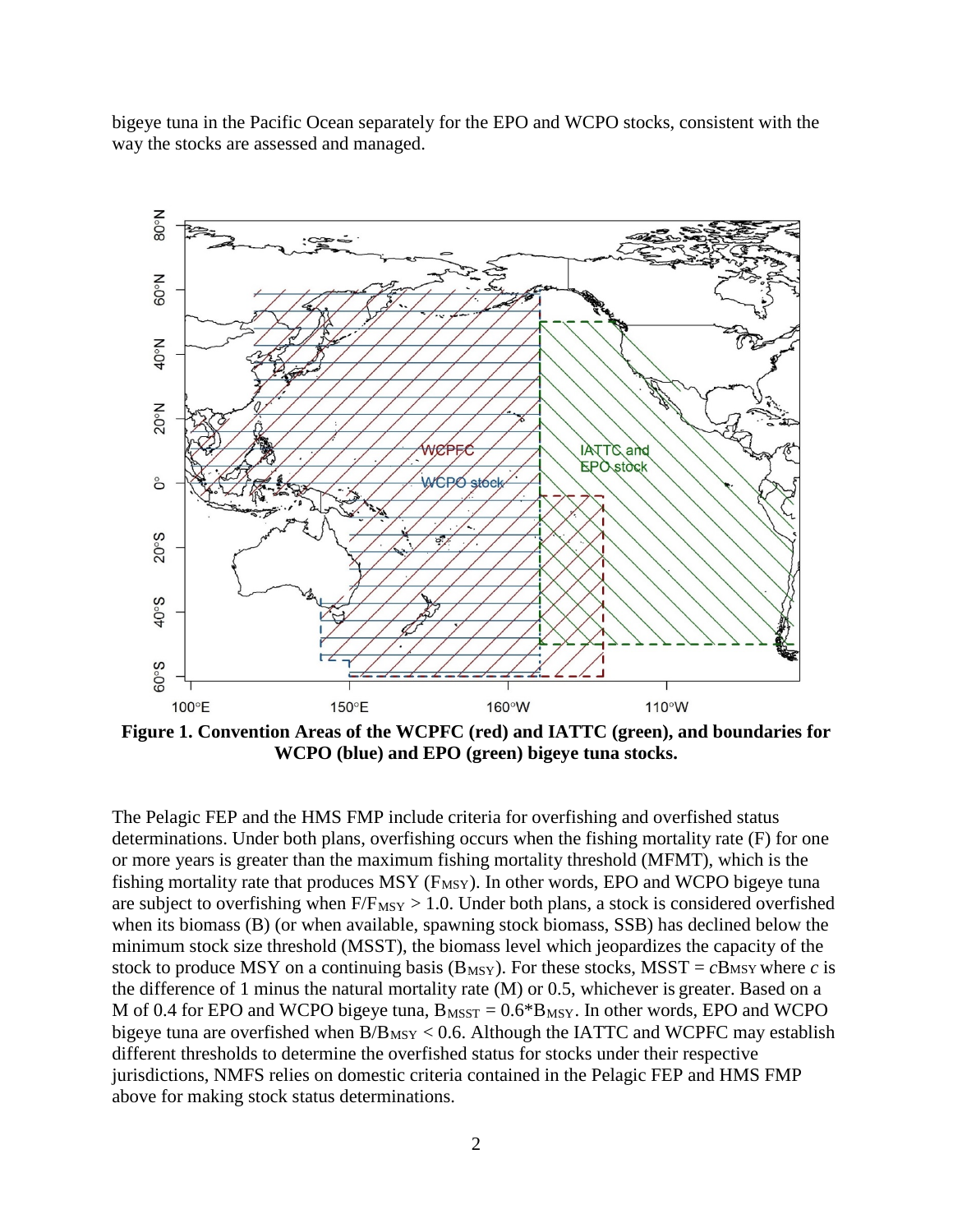## WCPO Stock of Bigeye Tuna

The most recent stock assessment for the WCPO stock was conducted in 2014 by the Secretariat of the Pacific Community (SPC) using data through 2012. The SPC is a scientific provider to the WCPFC. The Scientific Committee of the WCPFC reviewed and accepted the assessment at its 10<sup>th</sup> meeting held August 6-14, 2014. Table 1 provides a summary of the assessment results and support a determination that the WCPO stock is subject to overfishing but not overfished based on stock status determination criteria in the Pelagic FEP and HMS FMP.

## **Table 1. Results from the current stock assessment for the WCPO stock of bigeye tuna.**

| <b>Assessment Parameters</b>             | <b>Results</b>                  |
|------------------------------------------|---------------------------------|
| Year assessment was finalized            | 2014                            |
| Most recent data year used in assessment | 2012                            |
| Model used                               | <b>MULTIFAN-CL</b>              |
| $*F_{\text{year}}/MFMT$                  | $1.57$ – subject to overfishing |
| $SSB_{\text{year}}/MSST$                 | $1.28 - not overfished$         |
| <b>MSST</b>                              | 207,240 mt                      |
| $SSB_{MSY}$ or proxy                     | 345,400 mt                      |
| $SSB_{\text{year}}$ estimate             | 265,599 mt                      |
| $SSB_{\text{year}}/SSB_{\text{MSY}}$     | 0.77                            |

\*The stock assessment only provides the ratio of  $F_{\text{year}}/F_{\text{MSY}}$  to support overfishing status, not a separate estimate of Fyear or MFMT.

## EPO Stock of Bigeye Tuna

The most recent stock assessment for the EPO stock was conducted in 2016 by the staff of the IATTC using data through 2015 (Ref). The Scientific Advisory Committee of the IATTC reviewed and accepted the assessment at its 7<sup>th</sup> meeting held May 15, 2016. Table 2 provides a summary of the assessment results and support a determination that the EPO stock is not subject to overfishing and not overfished based on stock status determination criteria in the Pelagic FEP and HMS FMP.

## **Table 2. Results from the current stock assessment for the EPO stock of bigeye tuna.**

|                                              | <b>Current Assessment</b>           |
|----------------------------------------------|-------------------------------------|
| Year assessment was finalized                | 2016                                |
| Most recent data year used in assessment     | $2015$ (F)                          |
|                                              | 2016 (SSB)                          |
| Model used                                   | Stock Synthesis v. 3.23b            |
| $*F_{\text{year}}/MFMT$                      | $0.95$ – not subject to overfishing |
| $SSB$ <sub>year</sub> /MSST                  | $1.92$ – not overfished             |
| <b>MSST</b>                                  | 47,551 mt                           |
| $SSB$ <sub>MSY</sub> or proxy                | 95,101 mt                           |
| $SSB$ <sub>year</sub> estimate               | 91,297 mt                           |
| $SSB$ <sub>year</sub> / $SSB$ <sub>MSY</sub> | 0.96                                |

\*The stock assessment only provides the ratio of  $F_{year}/F_{MSY}$  to support overfishing status, not a separate estimate of Fyear and MFMT.